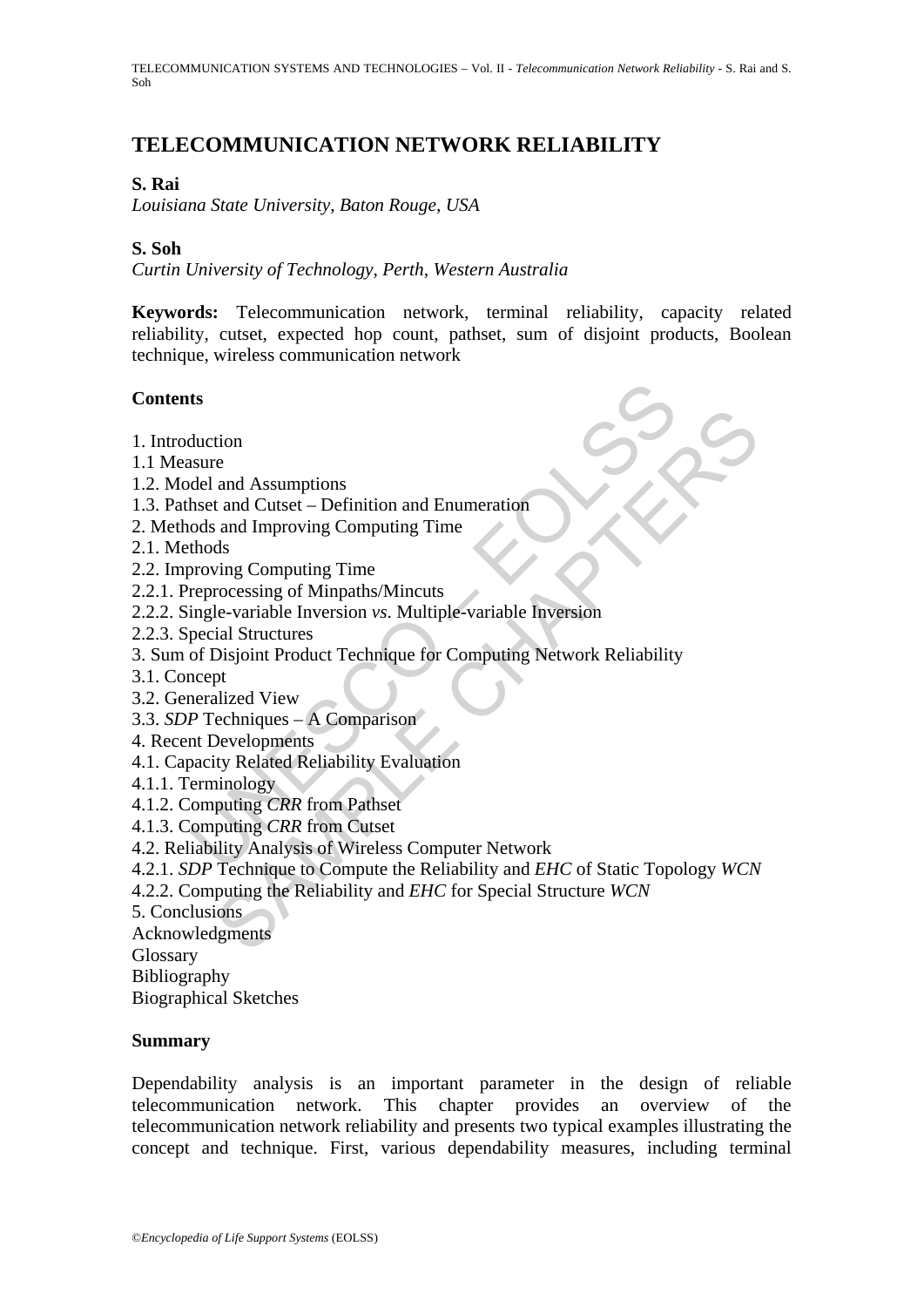the relation production problem is Nr-natu. To Contrast<br>structures where reliability computation is not too involved are<br>two examples, namely capacity related reliability and expect<br>as two examples, namely capacity relate reliability are discussed. Terminal reliability is defined as the probability that there exists one operative path between a given source and terminal pair nodes in the network. Second, pathset and cutset concepts and their enumeration methods are overviewed. Out of the various methods dealing with the evaluation of terminal reliability, the algorithms based on Boolean techniques are considered and discussed in details. The techniques use pathset and cutset information as sum-of products terms to generate mutually exclusive events. It is important to note that mutually exclusive terms have one-to-one correspondence with the probability expression. Further, Boolean techniques are generally efficient and produce compact expressions. The preprocessing of pathset and cutset and single- and multiple-variable inversion concepts, which help reduce the computing time for dependability measures, are discussed. In a general network, the reliability computation problem is NP-hard. To contrast this, special network structures where reliability computation is not too involved are also presented. Finally, two examples, namely capacity related reliability and expected hop count measures are described to illustrate the reliability measures and techniques. The terminal reliability assumes that the telecommunication network has equal link capacity and that link capacities are large enough to sustain the transmission of messages of any bandwidth. In practice, the capacity is a function of cost and is finite. Each link may have also different capacity. In addition to using link and/or node availability, capacity related reliability measure also considers this important parameter. Other example is from the wireless communication network, where again Boolean techniques are applied to compute the reliability constraints with expected hop count between a node pair.

# **1. Introduction**

To examples, namely capacity related reliability and expected hop correct described to illustrate the reliability measures and techniques, liability assumes that the telecommunication network has equal link capacity is a To illustrate the concept of telecommunication network reliability, consider a simple network with three centers, *X*, *Y*, *Z* as shown in Figure 1. Each of the centers communicates with each of the other centers by means of a 2-way link, where a link and/or a node may fail with certain probability. Centers *X* and *Y*, for example, communicate with each other via links *P* and *A*. Let us consider an application that requires each center to have a 2-way conversation with each of the other two centers, either directly or indirectly via the third center. In this example, there are five viable paths (pathset), namely, {*ABC*, *PQR*, *ABPQ*, *ACPR*, *BCQR*} to establish a 2-way conversation for a center with each of the other two centers. For the application, the system is considered *successful* if at least one of the five paths is operational, and the probability of the existence of such successful event defines a reliability criterion for the telecommunication network. The reliability measure assumes that network has equal link capacity or the link capacities are large enough to sustain the transmission of messages (packets) of any bandwidth (size). In practice, the link capacity is a function of cost and is limited. Thus, if link *C* has a capacity of 1 unit and all other links have 2 units capacity, paths *ABC*, *ACPR*, and *BCQR* will fail to provide a viable path assuming a requirement of 2-unit flow among communicating centers *X*, *Y*, and *Z*. Section 2.1, describing methods to compute reliability, uses Figure 1 to help illustrate the computation of a quantitative measure for network reliability. The capacity related reliability problem is discussed in Section 4.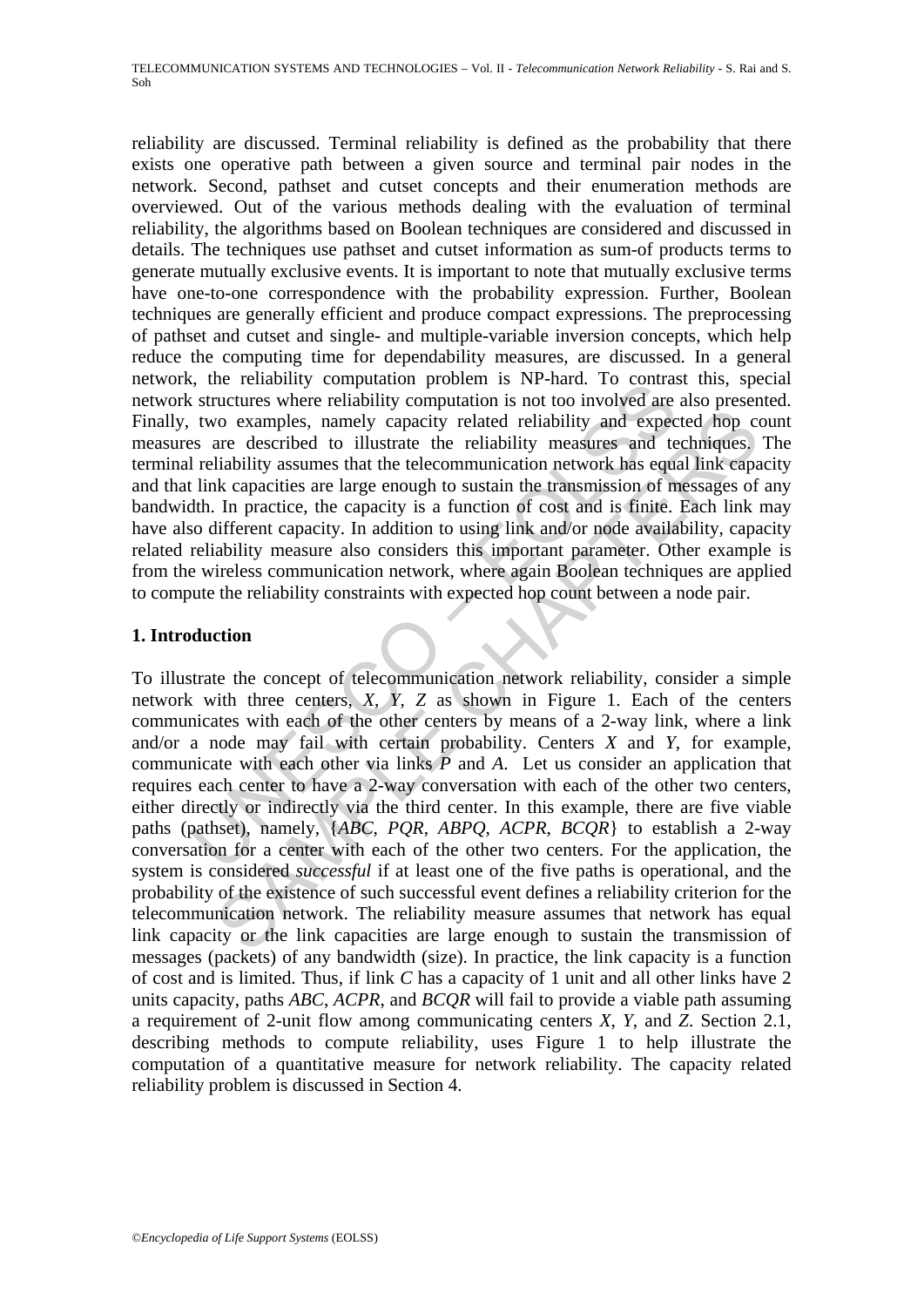

Figure 1: A 3-node telecommunication network

V<br>
V<br>
Figure 1: A 3-node telecommunication network<br>
he notion in Figure 1, networks, in general, are used to interce<br>
ing centers in distributed systems for several applicatio<br>
munications, the airline industry, and bankin Example 1: A 3-node telecommunication network<br>
Figure 1: A 3-node telecommunication network<br>
notion in Figure 1, networks, in general, are used to interconnect multitude<br>
centers in distributed systems for several applicat Using the notion in Figure 1, networks, in general, are used to interconnect multiple processing centers in distributed systems for several applications, such as telecommunications, the airline industry, and banking. Through resource sharing, a distributed processing system offers several advantages, such as increased performance, improved reliability of applications, and decreased costs. In designing such networks, a major consideration is often network reliability. This section presents various measures, models, assumptions and definitions related to the reliability studies in the telecommunication network. Each reliability measure is concerned with the ability of a network to be available to provide the desired service to the end users. In this sense, network reliability also refers to the steady state availability of a network. Further, dependability is also used as a synonym to reliability or availability. Since the focus of the chapter is telecommunication network reliability (and typical examples from the area), issues such as multimode and dependant-failure analysis, performability, and hardware and/or software reliability are not considered.

### **1.1 Measure**

There exist a number of reliability measures depending on the system and network application. For telecommunication network, the focus is obviously on communication issues that meet certain connectivity requirements. For example, as an end user, it is important to identify the network's operational requirements. Perhaps the most common and natural operation in the network is *communication*; the telecommunication network reliability measures, studied in the literature, deal with connectivity and fall into one or more of the following four categories:

- *s-t* or 2-*terminal* reliability: the probability that a source node *s* communicates with a terminal node *t* for all node pairs
- *all*-*terminal* reliability: the probability that all operative nodes communicate
- *K-terminal* reliability or source-to-many terminals (SMT) reliability: the probability that a source node *s* communicates with some  $K(K \ge 1)$  operative terminal nodes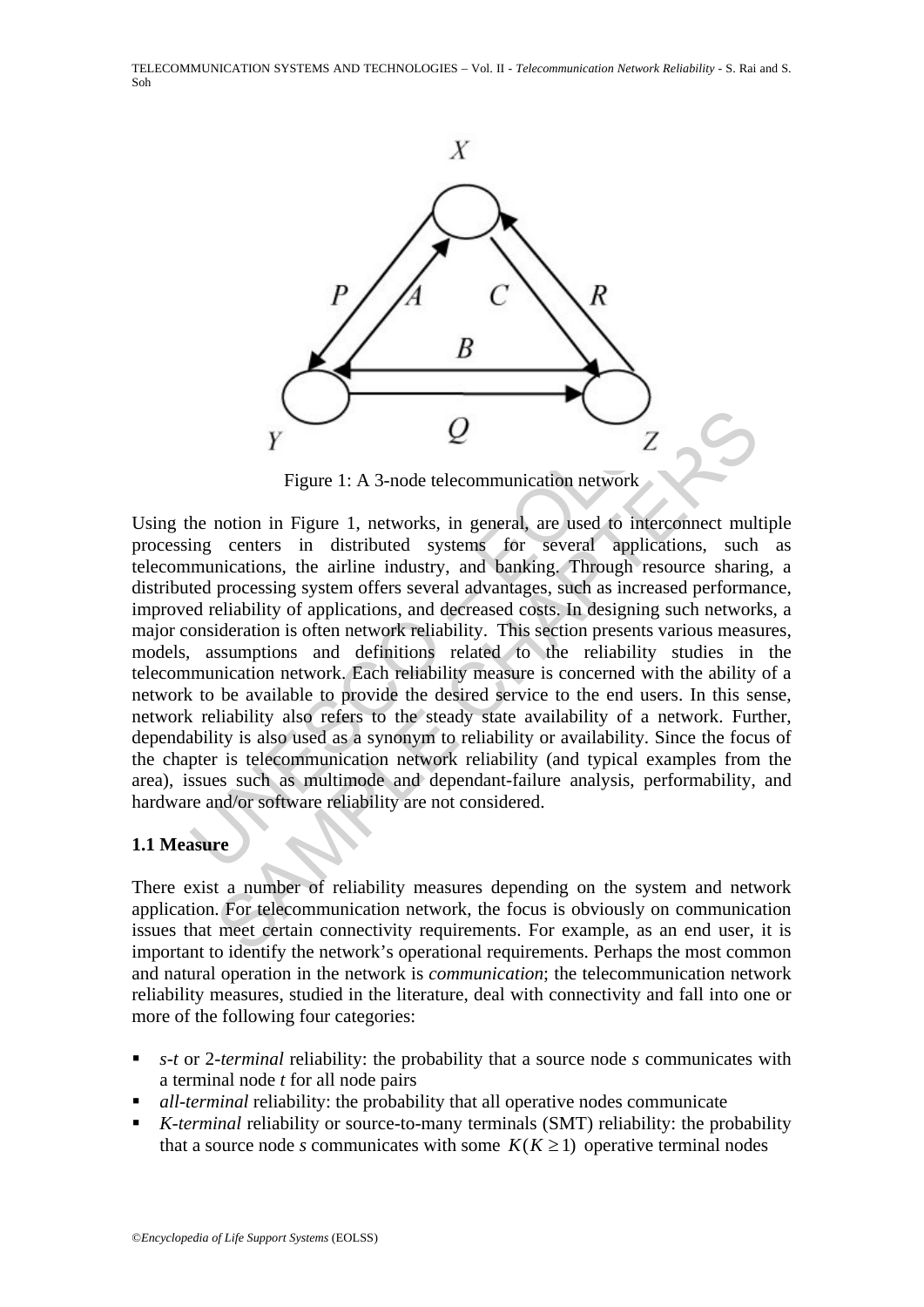Many-sources-to-terminal (MST) reliability: the probability that some  $K(K \geq 1)$  nodes communicate with a terminal node *t* 

The network (modeled as a graph  $G(V, E)$ ) reliability  $R_K(G)$  for a set of specified nodes *K* is the probability that all elements of at least one minpath are working or one minus the probability that all elements of at least one mincut have failed. Note that the minpath, the mincut, and  $R_K(G)$  depend on the specified node set *K* in  $G(V, E)$  as well as the reliability measure under consideration. For  $K = 2$ ,  $R_K(G)$  represents 2-*terminal* reliability, and a minpath (mincut) is a simple path (cut) between an (*s*, *t*)-node pair. Section 1.3 provides the definitions of a simple path and a simple cut. For  $K = V$ ,  $R_K(G)$  represents *all-terminal* reliability, which is an important measure for reliable broadcasting in a telecommunication network. On the other hand, the SMT reliability is applicable for the resiliency issue of network multicasting, while the MST reliability has recently been used for analyzing the dependability of a distributed sensor network.

represents *all-terminal* reliability, which is an important meast<br>sting in a telecommunication network. On the other hand, the SM<br>ole for the resiliency issue of network multicasting, while the MS<br>been used for analyzing ign in a telecommunication network. On the other hand, the SMT reliability<br>for the resiliency issue of network multicasting, while the MST reliability<br>or a used for analyzing the dependability of a distributed sensor netwo The 2-*terminal* reliability is defined as the probability that there exists at least one simple path between a source node *s* and a sink or terminal node *t*. This measure or its variance is most widely known in the literature. Besides, other measures like node-tonode grade of service (end-to-end blocking), average terminal reliability, functional reliability, etc., are also considered in the general framework of reliability problems. This chapter focuses on techniques to compute the 2-*terminal* reliability. Its variation, discussed in Section 4.1, considers the capacity related reliability, and is suitable for telecommunication networks. It uses two parameters, namely capacity of a link and the availability of the link, to compute the 2-terminal reliability of the network. Similarly, the reliability measure for a wireless communication network, discussed in Section 4.2, captures average hop count and node availability parameters together and reflects another variation of 2-terminal reliability.

### **1.2. Model and Assumptions**

The dependability computation of a telecommunication network starts with its reliability model. One may choose a stochastic or a combinatorial model for a transient or a steady state network dependability analysis, respectively. Due to the nature of the problem considered in this chapter, the stochastic models based on the Markov or semi-Markov models are not discussed.

Various categories exist under combinatorial (also called non-state-space) model. Examples for the model include the reliability block diagram (RBD), fault trees (without or with repeated events), and reliability graphs. The RBD shows the functional relationships among resources and indicates which system elements must operate to accomplish the intended function successfully. A fault tree (FT) maps the operational dependency of a system on its components. However, unlike an RBD, the FT represents a probability of failure approach to system modeling. The phrase *without repeated events* means that inputs to all the gates are distinct, while *with repeated events* assumes non-distinct inputs. The reliability graph (RG) models the system as a graph, wherein each node is a computing unit (or processing entity) and links denote communication lines between them. For a telecommunication network, the reliability graph and the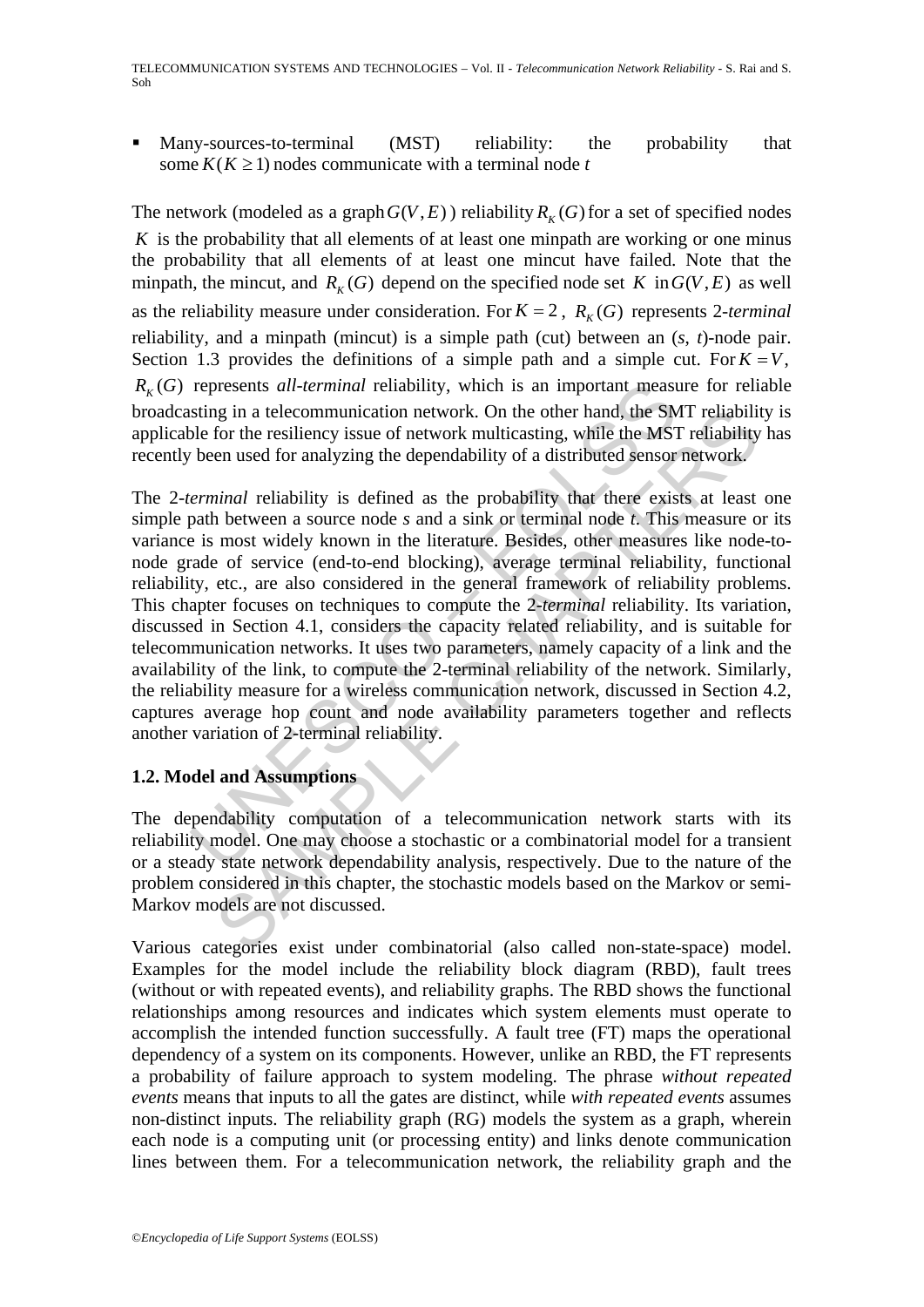system graph could be used interchangeably. Nonetheless, the reliability graph has a probability of operation associated with each node and/or with each link. In this chapter, the reliability graph model is used to describe the various telecommunication network reliability issues.

The following basic assumptions are usually made for the network reliability analysis.

- All elements (nodes and/or links) of the network are always in active mode (no standby or switched redundancy).
- Each element in the network is represented as a two terminal device.
- bushiny  $p_i$  or bad (tailed) with probability  $q_i$ ;  $p_i + q_i = 1$ .<br>
bushility is obtained as  $p_i = 1 \frac{MTTR_i}{MTBF_i}$ , where MTTR, (MTBF;<br>
in time to repair (mean time between failures) of a component *i*.<br>
states of all elements  $\blacksquare$  The state of each element *i* of the network is either good (operating) with a probability  $p_i$  or bad (failed) with probability  $q_i$ ;  $p_i + q_j = 1$ . Typically, the probability is obtained as  $p_i = 1 - \frac{MTTR_i}{MTDF}$ *MTBFi* , where  $MTTR<sub>i</sub>$   $(MTBF<sub>i</sub>)$  refers to the

mean time to repair (mean time between failures) of a component *i*.

- The states of all elements are statistically independent.
- The network is free from directed cycles and self-loops, as the success or failure of links in a directed cycle or self-loop do not alter the reliability computation.
- Note that these assumptions are helpful in making the reliability computation tractable.

# **1.3. Pathset and Cutset – Definition and Enumeration**

ility is obtained as  $p_i = 1 - \frac{WII}{MIBF_i}$ , where MTTR<sub>i</sub> (MTBF<sub>i</sub>) refers to<br>me to repair (mean time between failures) of a component *i*.<br>tes of all elements are statistically independent.<br>twork is free from directed cycl In Section 1.1, various telecommunication network reliability measures have been defined. They need *s*-*t* pathset or cutset for computing *s*-*t* reliability. To define the structure functions minpath and mincut, let  $w = (w_1, w_2, ..., w_n)$  be a state vector, where,

1, if component (node/link)  $i$  is functioning  $\binom{i}{i}$  0, if component (node/link) *i* has failed *i w*  $=\begin{cases} 1, & \text{if component (node/link)} \ i \\ 0, & \text{if component (node/link)} \ i \end{cases}$  $\overline{a}$ 

For a state vector *w*, a structure function,  $\varphi(w)$ , is defined by,

 $(W) = \begin{cases} 1, & \text{if system is functioning when the state vector is } w \\ 0, & \text{if system has failed when the state vector is } w \end{cases}$ *w*  $\varphi(w) = \begin{cases} 1, & \text{if system is functioning when the state vector} \\ 0, & \text{if system has failed when the state vector is } w \end{cases}$  $\overline{\mathcal{L}}$ 

Systems for which $\varphi(w)$  is a nondecreasing function are called coherent systems. A *coherent system* can be represented by a network graph as well as by a fault tree without NOT gates. An *m*-out-of-*n* system with  $n > 2$  and  $1 < m < n$  is also an example of  $\varphi(w)$  but it cannot be represented as a network (unless replicated links are allowed). In a network graph  $G(V, E)$  with specified nodes  $K \subseteq V$ , if  $K = \{s, t\}$ , then a *minimal* or *simple s-t path (minpath)* is a vector w for which  $\varphi(w) = 1$  and for all vectors  $y \lt w$ ,  $\varphi(y) = 0$ . A vector  $y \lt w$  if  $y_i \leq w_i$ ,  $i = 1, 2, ..., n$ , with  $y_i \lt w_i$  for at least one *i* . A *pathset* is a set of all minpaths in the network. A *minimal* or *simple s-t cut (mincut)* is a vector *w* for which  $\varphi(w) = 0$  and for all vectors  $y > w$ ,  $\varphi(w) = 1$ . A *cutset*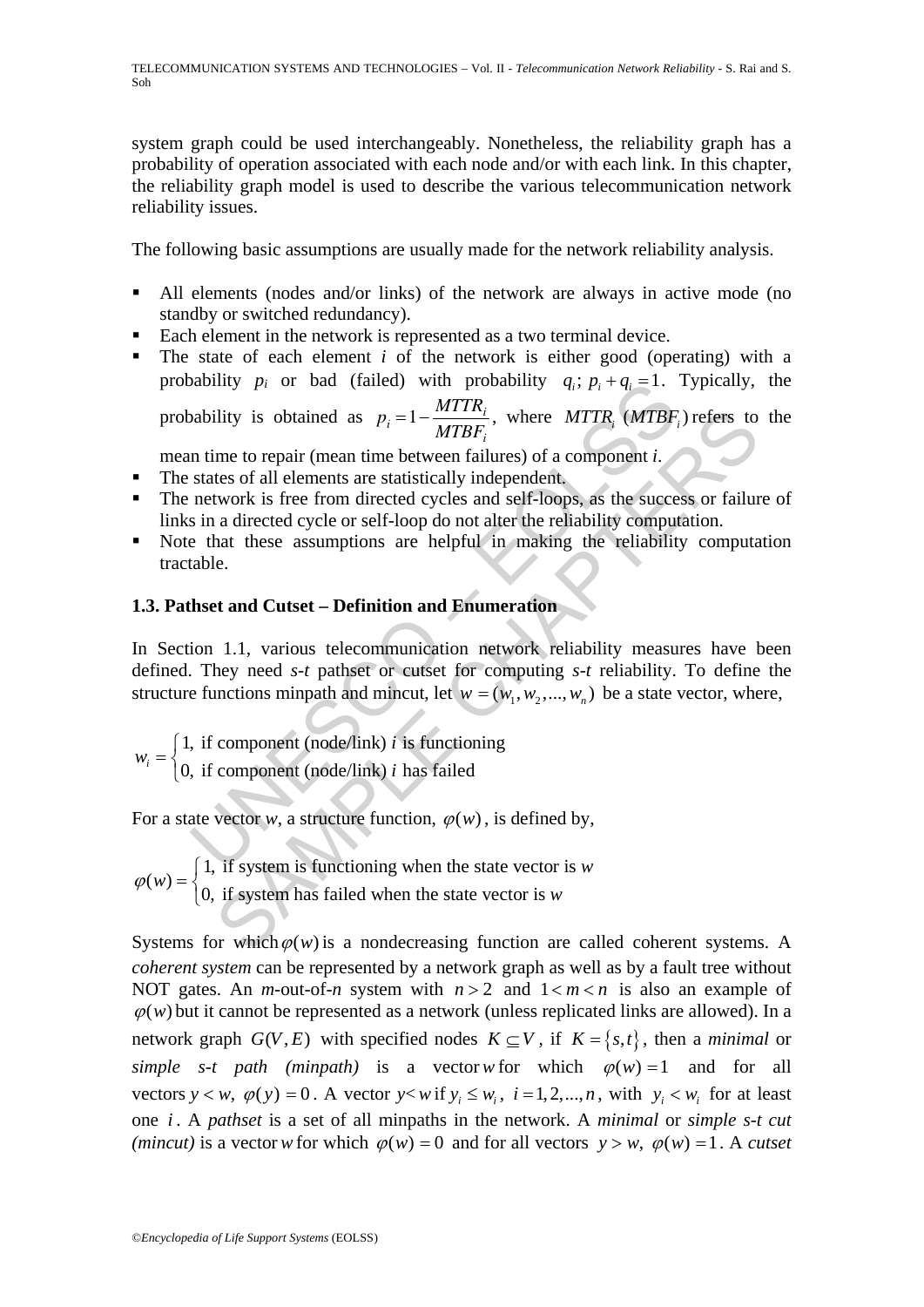is a set of all mincuts in the network. A minproduct is a Boolean product term that represents a minpath or mincut of a coherent structure. This implies that a minproduct is a uniproduct, i.e., it contains only uncomplemented variables.

*Example* 1: In Figure 2, the *s-t* pathset contains four minimal paths *ab*, *cd*, *aed*, and *ceb.* Similarly, the cutset comprises mincuts  $ac, bd, aed$ , and *ceb*. Note that an *s-t* path helps connect *s-t* terminals, while an *s-t* cut interrupts the communication between the source and terminal nodes pair.

of minimal paths and minimal cuts increases exponentially with<br>size (i.e., increasing number of nodes and/or links). Several pat<br>ation algorithms have been proposed in the literature. Most<br>red a simplified way of obtaining Et (i.e., increasing number of nodes and or links). Several patities and correlations are equel, and applified way of obtaining the minimal paths or cuts, starting from eitar and alternative of the network. Another approxi In a general network with *k* nodes and *b* links, there are approximately  $2^{k-2}$  mincuts and  $2^{b-k+2}$  minpaths (i.e,  $|{\text{cutset}}| = 2^{k-2}$  and  $|{\text{pathset}}| = 2^{b-k+2}$ ). This means that the number of minimal paths and minimal cuts increases exponentially with an increasing network size (i.e., increasing number of nodes and/or links). Several pathset and cutset enumeration algorithms have been proposed in the literature. Most methods have considered a simplified way of obtaining the minimal paths or cuts, starting from either a connection matrix *C* , or with an incidence matrix of the network. Another approach employs a network decomposition strategy by enumerating simple paths between source and sink nodes, hence reducing the computational effort. The decomposition is typically performed through a minimal cut to partition the network into two subnetworks roughly in the center of the network. It has been shown that, among many such possible partitions, only one is optimum. Algebraic methods for generating mincuts in a network are also discussed in the literature. Several techniques in the literature are able to enumerate the pathset or cutset in linear time in the order of the number of minpaths or mincuts of a general network. Note that it is possible to convert a pathset into a cutset, and vice versa, by a process called *inversion*, which utilizes the two-step application of De Morgan's law. Some researchers have also described a computationally efficient method to obtain the pathset and cutset of a general network.



Figure 2: A bridge network

The time required to obtain all minpaths or mincuts is only a small fraction of the total time for the reliability evaluation problem, if the total number of minpaths  $\geq 10$ . If the number of mincuts is smaller than the number of minpaths, then cutset-based procedures for calculating reliability would be more efficient. While the enumeration of mincuts is, in general, more complicated than is the enumeration of minpaths, there are several advantages to using them in network reliability analysis. It is possible to devise an exact algorithm for calculating the 2-*terminal* reliability of a directed graph  $G(V, E)$ that is polynomial in the number of mincuts. It is, however, unlikely that a comparable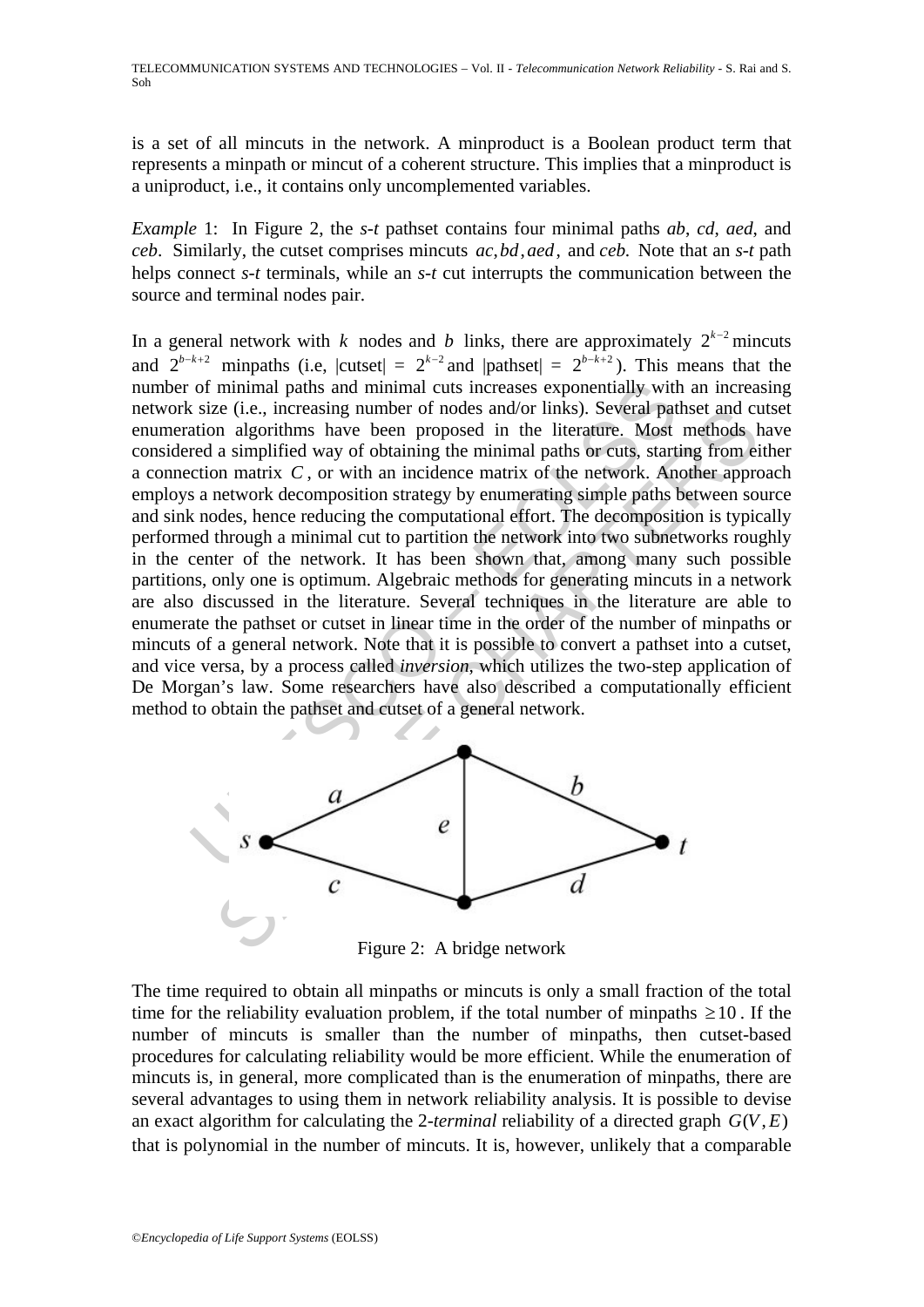algorithm exists that is polynomial in the number of minpaths. Thus, it has become imperative to enumerate both pathset and cutset and then to determine which approach to pursue. Another simple decision criterion regarding whether to pursue reliability or unreliability approach has been reported and requires only knowledge of the graph structure. The criterion states: if  $b \ge 2k$ , the number of minpaths is larger than the number of mincuts, and therefore the unreliability computation using cutset is more efficient.

A set of spanning trees for a graph model of a telecommunication network is useful for computing its *all-terminal* reliability. The set can also be used for *broadcast routing* in a store-and-forward packet-switching computer-communication network. Thus, it is important to look into a method to enumerate the minimum spanning trees for a given network. A spanning tree of a graph  $G(V, E)$  is a subgraph that keeps all nodes of  $G(V, E)$  connected and has no cycles. Many researchers have proposed sequential and parallel techniques to enumerate minimum weight or minimum spanning trees of a network. Note that a minimum spanning tree refers to a spanning tree for which the sum of the cost of the edges is minimal. Parallel and distributed algorithms do offer some speed advantages but are ideally suited for store-and-forward type packet switched computer networks.

# **2. Methods and Improving Computing Time**

# **2.1. Methods**

In the observation a method of entimidate the minimitive parameterical<br>
C. A spanning tree of a graph  $G(V, E)$  is a subgraph that keep<br>
connected and has no cycles. Many researchers have proposed<br>
techniques to enumerate m s permant and has no cycles. Many researchers have proposed sequential<br>chniques to enumerate minimum weight or minimum spanning trees<br>of the days is minimum spanning tree refers to a spanning tree for which the<br>of the deg There exists a straightforward method based on *state enumeration* that helps compute the system reliability. To illustrate this, consider the 3-node telecommunication network shown in Figure 1. Here, one simply enumerates all states (that is all possible subgraphs), determines the success states (i.e., the states that include any of the five viable paths), and sums the occurrence probabilities of each of the success states. Table 1 shows the 18 possible success states for the example and each of their occurrence probabilities, where a  $p_i(q_i)$  denotes the success (failure) probability of a link *i*. (Assume that nodes are reliable.) Note that  $p_i + q_i = 1$ . Assuming equal probability of working, *p* for each link, the reliability expression (polynomial) for the system is given as  $RN = p^6 + 6p^5(1-p) + 9p^4(1-p)^2 + 2p^3(1-p)^3$ , and for *p*=0.9 the reliability measure for the example is *RN*=0.946242. Alternatively, the reliability problem can be solved by, first, determining all non-success states (i.e., the states that do not include any of the five viable paths). They are also shown in Table 1. The system unreliability, *QN*, is computed as the sums of the occurrence probabilities of each of the failure states (see Table 1), and  $RN = 1$ -*QN*. Using the probabilities of each failure states as shown in Table 1, the unreliability polynomial for the system is given as  $QN=(1-p)^6 + 6p(1-p)^5 +15p^2(1-p)^4 +18p^3(1-p)^3 +6p^4(1-p)^2$ , and for *p*=0.9, *QN*=0.053758.

| 18 Success States |                           |              |                           |              |                           |  |  |  |
|-------------------|---------------------------|--------------|---------------------------|--------------|---------------------------|--|--|--|
| State             | Probability               | <b>State</b> | Probability               | <b>State</b> | Probability               |  |  |  |
| ABC               | $p_A p_B p_C q_P q_O q_R$ | <b>ACPR</b>  | $p_A q_B p_C p_P q_O p_R$ | <b>ACPOR</b> | $p_A q_B p_C p_P p_O p_R$ |  |  |  |
| <b>POR</b>        | $p_P p_O p_R q_A q_B q_C$ | APOR         | $p_A q_B q_C p_P p_O p_R$ | ABPOR        | $p_A p_B q_C p_P p_O p_R$ |  |  |  |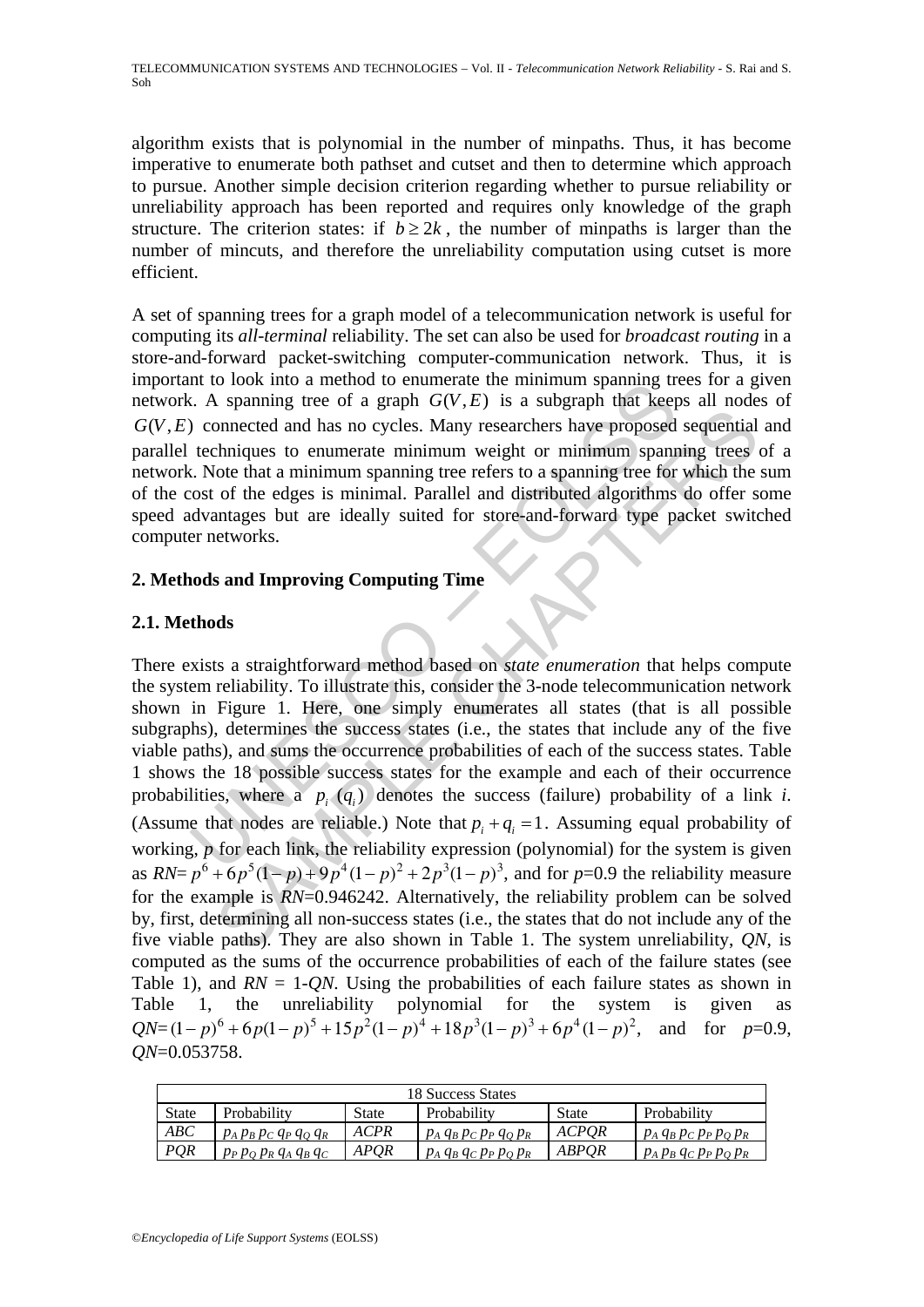|     | TELECOMMUNICATION SYSTEMS AND TECHNOLOGIES - Vol. II - Telecommunication Network Reliability - S. Rai and S. |
|-----|--------------------------------------------------------------------------------------------------------------|
| Soh |                                                                                                              |

| ABCP                  | $p_A p_B p_C p_P q_Q q_R$      | <b>BCQR</b>    | $q_A p_B p_C q_P p_Q p_R$  | <b>BCPQR</b>  | $q_A p_B p_C p_P p_Q p_R$ |  |  |  |
|-----------------------|--------------------------------|----------------|----------------------------|---------------|---------------------------|--|--|--|
| ABCQ                  | $p_A\,p_B\,p_C\,q_P\,p_Q\,q_R$ | <b>BPQR</b>    | $q_A p_B q_C p_P p_Q p_R$  | <b>ABCPR</b>  | $p_A p_B p_C p_P q_Q p_R$ |  |  |  |
| <b>ABCR</b>           | PAPBPC QP QQ PR                | CPQR           | $q_A q_B p_C p_P p_Q p_R$  | ABCQR         | $p_A p_B p_C q_P p_Q p_R$ |  |  |  |
| ABPQ                  | $p_A p_B q_C p_P p_Q q_R$      | <b>ABCPQ</b>   | $p_A p_B p_C p_P p_Q q_R$  | <b>ABCPQR</b> | $p_A p_B p_C p_P p_Q p_R$ |  |  |  |
| 46 Non-success States |                                |                |                            |               |                           |  |  |  |
| Ø                     | $q_A q_B q_C q_P q_Q q_R$      | $\mathcal{C}P$ | $q_A q_B p_C p_P q_Q q_R$  | <b>BCQ</b>    | $q_A p_B p_C q_P p_Q q_R$ |  |  |  |
| $\overline{A}$        | $p_A q_B q_C q_P q_Q q_R$      | CQ             | $q_A q_B p_C q_P p_Q q_R$  | <b>BCR</b>    | $q_A p_B p_C q_P q_Q p_R$ |  |  |  |
| $\boldsymbol{B}$      | $q_A p_B q_C q_P q_Q q_R$      | CR             | $q_A q_B p_C q_P q_Q p_R$  | BPQ           | $q_A p_B q_C p_P p_Q q_R$ |  |  |  |
| $\mathcal{C}_{0}^{0}$ | $q_A q_B p_C q_P q_Q q_R$      | PQ             | $q_A q_B q_C p_P p_Q q_R$  | <b>BPR</b>    | $q_A p_B q_C p_P q_Q p_R$ |  |  |  |
| $\boldsymbol{P}$      | $q_A q_B q_C p_P q_Q q_R$      | PR             | $q_A q_B q_C p_P q_Q p_R$  | BQR           | $q_A p_B q_C q_P p_Q p_R$ |  |  |  |
| $\overline{\varrho}$  | $q_A q_B q_C q_P p_Q q_R$      | QR             | $q_A q_B q_C q_P p_Q p_R$  | CPQ           | $q_A q_B p_C p_P p_Q q_R$ |  |  |  |
| $\boldsymbol{R}$      | $q_A q_B q_C q_P q_Q p_R$      | ABP            | $p_A p_B q_C p_P q_Q q_R$  | CPR           | $q_A q_B p_C p_P q_Q p_R$ |  |  |  |
| $\overline{AB}$       | <u>Ра Рв Чс Чр Чо Чк</u>       | ABQ            | <u>Ра Рв Чс Чр Ро Чк</u>   | CQR           | $q_A q_B p_C q_P p_Q p_R$ |  |  |  |
| AC                    | $p_A q_B p_C q_P q_Q q_R$      | ABR            | $p_A p_B q_C q_P q_Q p_R$  | <b>ABPR</b>   | $p_A p_B q_C p_P q_Q p_R$ |  |  |  |
| AP                    | <u>Рл Фв Фс Рр Фо Фк</u>       | ACP            | <u>Рл Фв Р сР Р Фо Ф R</u> | ABQR          | $p_A p_B q_C q_P p_Q p_R$ |  |  |  |
| AQ                    | PA QB Qc QP PQ QR              | ACQ            | $p_A q_B p_C q_P p_Q q_R$  | ACPQ          | $p_A q_B p_C p_P p_Q q_R$ |  |  |  |
| AR                    | Pa qb qc qp qq Pr              | ACR            | $p_A q_B p_C q_P q_Q p_R$  | ACQR          | $p_A q_B p_C q_P p_Q p_R$ |  |  |  |
| BC                    | $q_A p_B p_C q_P q_Q q_R$      | APQ            | $p_A q_B q_C p_P p_Q q_R$  | <b>BCPQ</b>   | $q_A p_B p_C p_P p_Q q_R$ |  |  |  |
| BP                    | $q_A p_B q_C p_P q_Q q_R$      | APR            | $p_A q_B q_C p_P q_Q p_R$  | <b>BCPR</b>   | $q_A p_B p_C p_P q_Q p_R$ |  |  |  |
| BQ                    | $q_A p_B q_C q_P p_Q q_R$      | AQR            | $p_A q_B q_C q_P p_Q p_R$  |               |                           |  |  |  |
| BR                    | $q_A p_B q_C q_P q_Q p_R$      | <b>BCP</b>     | $q_A p_B p_C p_P q_Q q_R$  |               |                           |  |  |  |

Table 1: The  $2^6$  states for the network in Figure 1

As is obvious, the state enumeration method requires the generation of all  $2^M$  states for a system with *M* components, and is very inefficient. Thus, there exists a multiplicity of efficient methods for computing the 2-*terminal* reliability of a general network in the reliability literature. Figure 3 shows a classification of most reliability techniques.

*PA AB PC AP AQ ABR PA PB ACR PA PB AC AP B AP PA AB PC AP A ACC PA AB PC PP 40 4R PA PB ACR PA AB PC AP AB PC AP PC AR ACC PA 4B PC AP AP B PC AP AB PC AP AP B PC AP AP B PC AP AP B PC AP AP B 40 G PP P 40 PR* **PA 49 4C PP O 48** ACP<br>
PA 49 6C PP O 48 ACP<br>
PA 48 PC PP O 48 ACP<br>
PA 49 C PP O 48 ACR<br>
PA 49 C PP O 48 ACR<br>
PA 49 PC 49 A 42 PC PP O 48 ACR<br>
42 PP O 48 APR<br>
42 PP O 48 APR<br>
42 PP O 48 APR<br>
42 PP O 48 APR<br>
PA 49 PC PP O The *approximate methods*, in general, are less complex than the exact methods and the closeness of the results largely depends on the correctness of the simplifying assumptions. Therefore, the major emphasis has been on the exact methods which require enumeration of minimal paths or cuts as an important step. *Exact reliability evaluation techniques* discussed in the literature fall into one of following three categories: *decomposition* or *factoring, inclusion-exclusion*, and *sum of disjoint products* (*SDP*). The factoring method concentrates on the operational and nonoperational state of an individual link and is described as,

$$
R(G) = p_e R(G \mid e \text{ is operational}) + (1 - p_e)R(G \mid e \text{ is not operational}),
$$
\n(1)

where  $p_e$  is the probability that link *e* in graph  $G(V, E)$  is functional. Note that Equation (1) uses the concept of Shannon's expansion principle in Boolean logic for reliability modeling. Several researchers have developed factoring algorithms that implement the series-parallel probability reductions and polygon reductions and use optimal link-selection strategies. It is important to note that this method can be employed using the graph representation, without knowing the connectivity information (i.e., minpath, mincut, or spanning tree).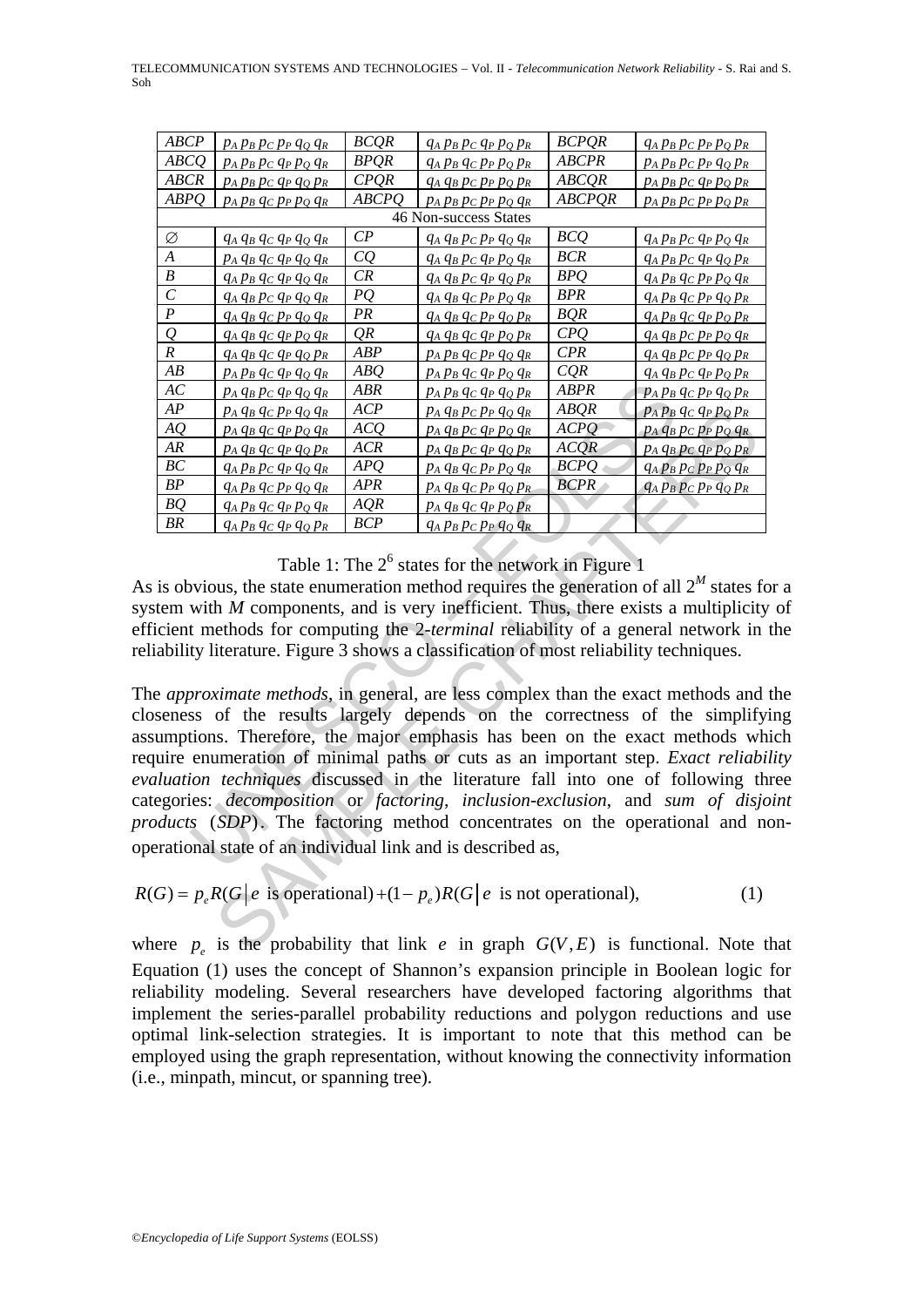

Figure 3: Classification scheme

Transmission Reduction Reduction<br>
Map Method Composition<br>
Search Search Reduction<br>
Search Search Bubbera (Search Reduction<br>
Search Search Bubbera (Search Reduction Scheme)<br>
Tigure 3: Classification scheme<br>
Transt, the inc Figure 3: Classification scheme<br>
Figure 3: Classification scheme<br>
Figure 3: Classification scheme<br>
t, the inclusion-exclusion and sum of disjoint products techniques are be<br>
numeration of minpaths or mineuts. A straightfo By contrast, the inclusion-exclusion and sum of disjoint products techniques are based on a given enumeration of minpaths or mincuts. A straightforward application of the Poincaré formula for inclusion-exclusion generates  $2^{k}-1$  terms, where  $\kappa$  represents the number of minpaths or mincuts. Two different terms corresponding to the same event will cancel each other, however, if one is generated with odd formations and the other with even formations of minpaths. A formation is a set of minpaths whose union yields a subgraph containing *s* and *t* . This phenomenon was helpful to provide an algorithm based on the special form of the reduced inclusion-exclusion expression. Various combinatorial interpretations of the Poincaré formula is also given for  $R_K(G)$ .

To help understand the concept of sum of disjoint products (*SDP*) approach, let *Ei* be the event that all links in minpath  $MP_i$  operate. Reliability expression  $R_K(G)$  is given by,

$$
R_K(G) = P(E_1) + P(\overline{E_1}E_2) + \dots + P(\overline{E_1}E_2 \dots \overline{E_{k-1}}E_k),
$$
\n(2)

where  $\kappa$  is the total number of minpaths,  $\overline{E}_i$  denotes the complement of event  $E_i$ , and *P*( $\cdot$ ) is the probability function. Several algorithms based on the *SDP* formula in Equation (2) have been proposed. The *SDP* methods involve adding probabilities; however, the calculation of each constituent probability is, in general, quite involved. It is also important to emphasize that the efficacy of these methods can be highly dependent on the specific ordering given to the events  $E_i$ .

*Example* 2a: Consider the telecommunication network shown in Figure 1. The *SDP* technique requires the pathset of the system to generate its equivalent disjoint expression. A typical *SDP* approach generates a disjoint expression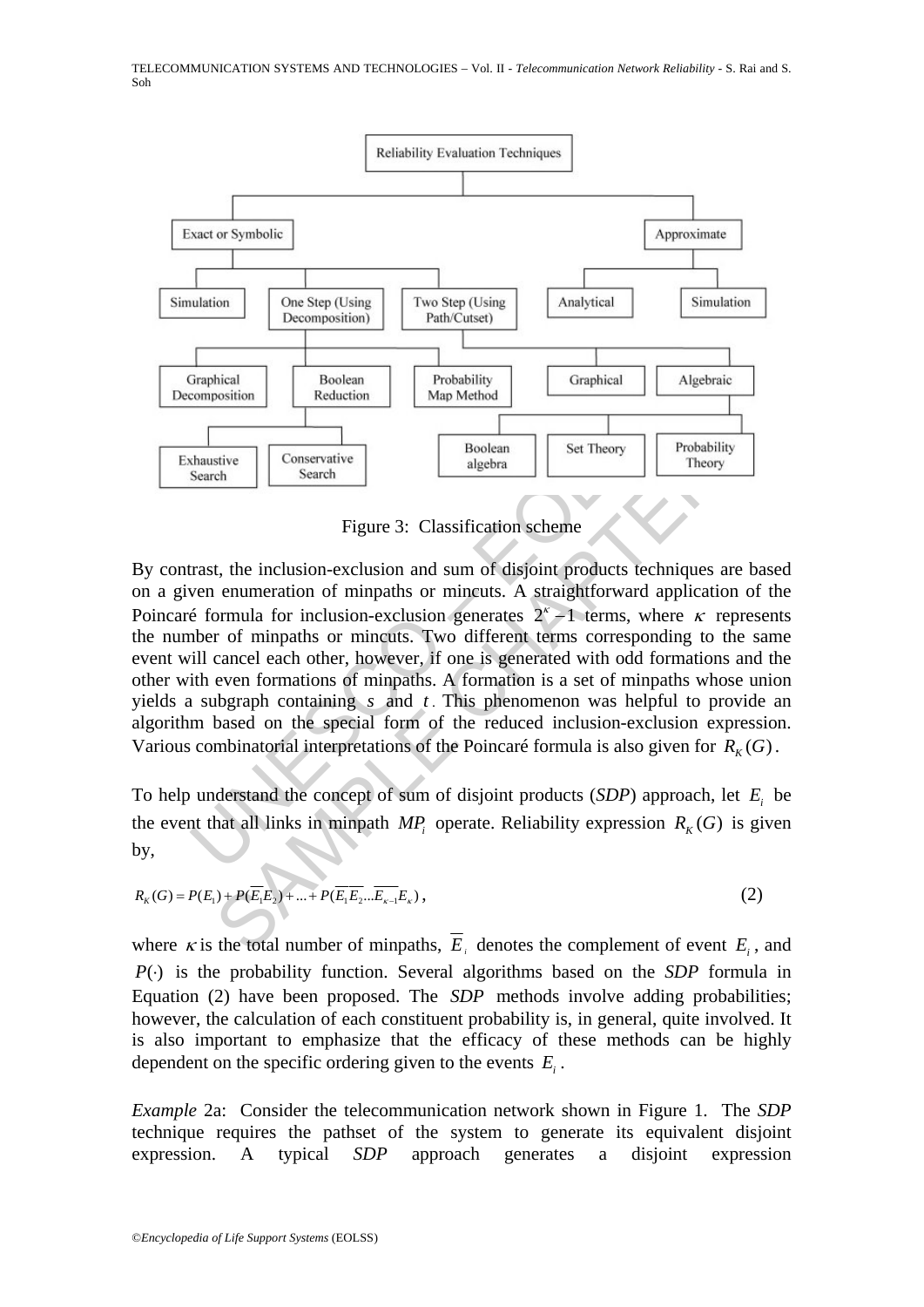$ABC + PQR\overline{ABC} + ABPQ\overline{CR} + ACPR\overline{BQ} + BCQR\overline{AP}$  from the pathset {*ABC*, *PQR*, *ABPO, ACPR, BCOR*}, where  $\overline{X}$  denotes a component *X* is down. Note that a disjoint expression has one-to-one correspondence with the probability expression. Assuming *p* as the probability of working of each link, the reliability polynomial is given as  $RN = p^3 + p^3(1-p^3) + 3p^4(1-p)^2$ , which for *p*=0.9 yields *RN* as 0.946242. The quantitative measure is same as that obtained from the state enumeration method.

As explained earlier with the state enumeration approach, the reliability problem can alternatively be solved using a cutset concept as it captures the failure mechanism depicting 2-way conversation being not materialized. For this, any one of the six cuts (cutset), namely, {*AR*, *AQ*, *BP*, *BR*, *CP*, *CQ*} will disrupt the communication. Using the notion of negative logic, notation *AR* assumes that both links *A* and *R* are failed. An *SDP* technique generates a disjoint expression  $AR + AQR + ARQ\overline{R} + BP(\overline{A} + \overline{A}R\overline{Q}) + BR\overline{A}P + CP\overline{B}(\overline{A} + \overline{A}R\overline{Q}) + CO\overline{A}P\overline{B}R$  from the cutset, which is equivalent to an unreliability polynomial  $QN=q^2+2q^2p+3q^2p^2+q^3p^2+q^3p^3-q^4p^2$ . This gives  $QN=1 - RN = 0.053758$  for *p*=0.9.

of negative logic, notation AR assumes that both links A and R<br>technique<br>
generates<br>  $Q\overline{R} + BP(\overline{A} + A\overline{R}Q) + BR\overline{A}P + CP\overline{B}(\overline{A} + A\overline{R}Q) + CQ\overline{A}PBR$  fror<br>
is equivalent to<br>  $\overline{B}$  is equivalent to<br>  $+2q^2p + 3q^2$ technique<br>  $\frac{1}{q^2p+3q^2p^2+q^3p^3-q^4p^2}$ .  $\frac{a}{AB(91R)}$  expres<br>  $\frac{1}{q^2p+3q^2p^2+q^3p^2+q^3p^3-q^4p^2}$ . This gives  $QN=1-RN = 0.053758$ <br>  $\frac{1}{q^2p+3q^2p^2+q^3p^2+q^3p^3-q^4p^2}$ . This gives  $QN=1-RN = 0.053758$ <br>
b: The si *Example* 2b: The simple paths for the bridge network given in Figure 2 are: *ab*, *cd*, *aed*, and *ceb*. An *SDP* technique (**E**-operator) gives a disjoint expression as  $ab + (a + ab)cd + aed(bc) + ceb(ad)$ . Thus, terminal reliability is  $R(G) = p_a p_b + (q_a + p_a q_b) p_c p_d + p_a p_e p_d q_b q_c + p_c p_e p_b q_a q_d$ . Note that an uncomplemented (complemented) variable is replaced by availability (un-availability) term in the final expression. Further, the result shows a one-to-one correspondence between a Boolean *SDP* and a probability (reliability) expression for statistically independent random variable case. When  $p_i = 0.9$  ( $q_i = 0.1$ ) for all *i*, the network in Figure 2 has 2-*terminal* reliability metric  $R(G) = 0.97848$ .

Section 2.2, below, describes several methods for improving the computing time of the *SDP* algorithms, i.e, by preprocessing minpaths/mincuts, using multiple-variable inversion to reduce the number of Boolean products in *SDP* expressions, and by exploiting special structures, such as shellable systems or systems with redundancy structures. Three categories of *SDP* algorithms that use either single-variable or multiple-variable inversion are discussed in Section 3.

> TO ACCESS ALL THE **36 PAGES** OF THIS CHAPTER, Visi[t: http://www.eolss.net/Eolss-sampleAllChapter.aspx](https://www.eolss.net/ebooklib/sc_cart.aspx?File=E6-108-13-00)

- - -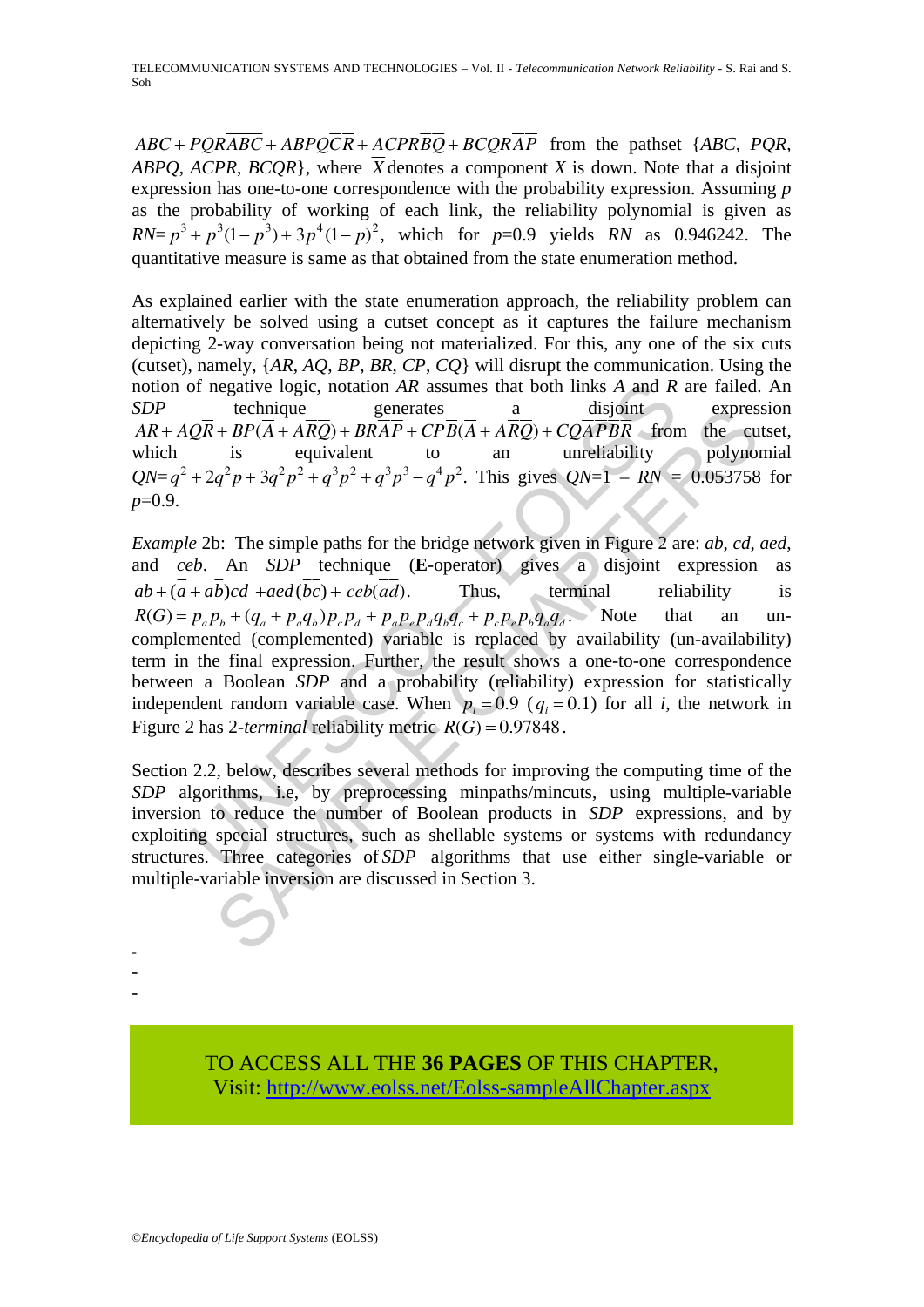#### **Bibliography**

AboElFotoh H.M.F., Iyengar S.S., and Chakrabarty K., "Computing reliability and message delay for cooperative wireless distributed sensor networks subject to random failures," *IEEE Trans. Reliability*, vol. 54, no. 1, March 2005, pp. 145-155. [This paper describes a factoring-based technique to solve the reliability measures of wireless networks. It also shows that the reliability problems are #P.]

Balan A.O. and Traldi L. (2003), "Preprocessing Minpaths for sum of disjoint products," *IEEE Trans. Reliability*, vo. 52, no. 3, pp. 289-295. [This work proposes an optimal preprocessing technique for *SVI*-*SDP.*]

Barlow R.E. (1998), *Reliability Engineering*, Society for Industrial and Applied Mathematics, Philadelphia. [The book devotes to the analysis of failure data, optimal age replacement policies, system reliability, and Bayesian approach. It also describes influence diagrams, including fault trees.]

Colbourn C.J. (1987). *The Combinatorics of Network Reliability,* Oxford University Press, New York. [The book provides an excellent reading on reliability concepts, exact algorithms – both for general and restricted graphs, reliability polynomial and reliability bounds. Refer to this text for the details of factoring, inclusion exclusion, and *SDP* techniques]

Jane C-C. and Laih Y-W. (2004), "Algorithms to determine the threshold reliability of flow networks," *IIE Transactions*, vol. 36, pp. 469-479 [This paper describes a technique to compute *CRR* from *d*-path. It also provides a brief discussion on *d*-cut concept and its performance comparison with *d*-path concept.]

Lee S.M., Lee C.H., and Park D.H. (2004). Sequential capacity determination of subnetworks in network performance analysis. *IEEE Transactions on Reliability*, vol. 53, no. 4, pp. 481-486 [This paper presents an alternative algorithm to computing the capacity of an *h*-composite path (Equation 14).]

C.J. (1987). The Combinatorics of Network Reliability, Oxford University<br>k provides an excellent reading on reliability concepts, exact algorithms - bo<br>graphs, reliability polynomial and reliability bounds. Refer to this t 1. (1981). The Combinatorcs of Network Reliability, Oxtord University Press, New Orolds an excellent realing on reliability concepts, exact algorithms – both for general<br>phs, reliability polynomial and reliability concept Rai S. and Agrawal D.P. (1990), *Distributed Computing Network Reliability*, IEEE Computer Society Press, Los Alamitos, California. [This tutorial text presents basic concepts in distributed computing network reliability. Covered topics such as pathset, cutset, and spanning tree enumeration, terminal reliability evaluation, constrained reliability measures, and reliability optimization provide an excellent reading material on the problem and techniques in reliability engineering.]

Rai S. and Agrawal D.P. (1990), Advances in Distributed System Reliability, IEEE Computer Society Press, Los Alamitos, California [This tutorial text presents advanced concepts in reliability theory. They include multimode and dependent failures, multiprocessor system reliability, and performability analysis.]

Rai S. and Soh S. (1991), "A computer approach for reliability analysis of large telecommunicationnetwork with heterogeneous link-capacities," *IEEE Trans. on Reliability*, vol. 40, no. 4, pp. 441-451. [The described technique in Section 4.1.2 follows this paper. The paper also provides a survey on techniques to solve *CRR*. The key\_cut and cross\_link concepts to reduce the complexity of pathset-based technique are presented in the paper.]

Rai S., Veeraraghavan M., and Trivedi K.S. (1995), "A survey of efficient reliability computation using disjoint products approach," *Networks*, vol. 25, pp. 147-163. [This paper provides a general framework for various DSP techniques for reliability analysis.]

Shier D. R. (1991), *Network Reliability and Algebraic Structures*, Oxford University Press, New York. [This text book presents approaches, algebraic formulations, and bounds on reliability. It also provides pathset and cutset enumeration techniques and reliability covering problems.]

Shooman M.L. (2002), *Reliability of Computer Systems and Networks*, John Wiley & Sons, New York. [This book emphasizes fault tolerant issues in both hardware and software using static and dynamic redundancy. Networked systems reliability and reliability optimization are also discussed.]

Soh S. and Rai S. (1993), "Experimental results on preprocessing of path/cut terms in sum of disjoint products technique," *IEEE Trans. Reliability*, vol. 42, pp. 24-33. [This paper considers preprocessing